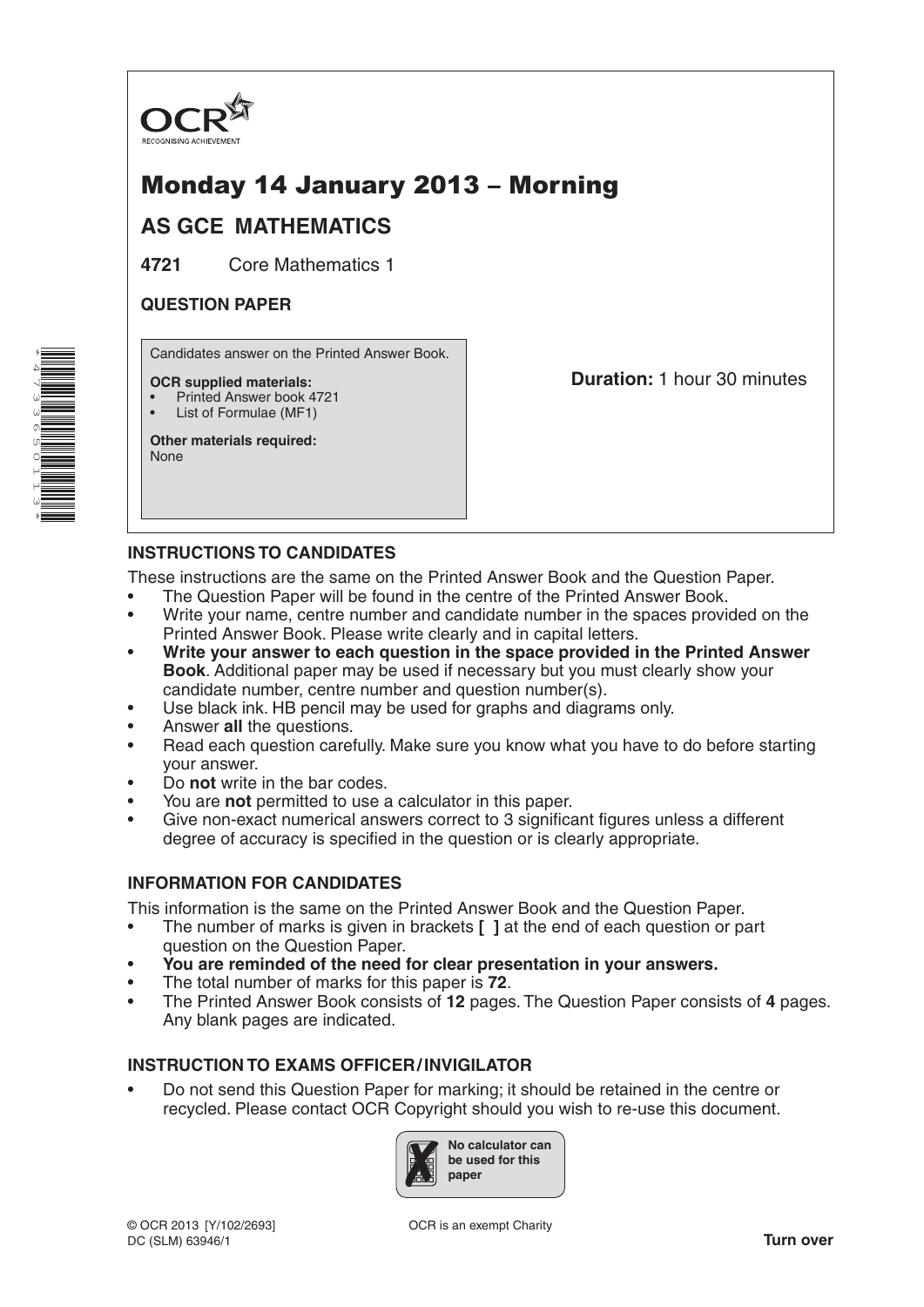**1** (i) Solve the equation  $x^2 - 6x - 2 = 0$ , giving your answers in simplified surd form. **[3]** 

**(ii)** Find the gradient of the curve  $y = x^2 - 6x - 2$  at the point where  $x = -5$ . [2]

**2**  Solve the equations

(i) 
$$
3^n = 1
$$
, [1]

(ii) 
$$
t^{-3} = 64
$$
, [2]

(iii) 
$$
(8p^6)^{\frac{1}{3}} = 8
$$
. [3]

- **3** (i) Sketch the curve  $y = (1 + x)(2 x)(3 + x)$ , giving the coordinates of all points of intersection with the axes. the axes. **[3]**
	- **(ii)** Describe the transformation that transforms the curve  $y = (1 + x)(2 x)(3 + x)$  to the curve  $y = (1 - x)(2 + x)(3 - x)$ . [2]
- **4 (i)**  Solve the simultaneous equations

$$
y = 2x^2 - 3x - 5, \qquad 10x + 2y + 11 = 0.
$$
 [5]

- **(ii)** What can you deduce from the answer to part **(i)** about the curve  $y = 2x^2 3x 5$  and the line  $10x + 2y + 11 = 0$ ? [1]
- **5** (i) Simplify  $(x + 4)(5x 3) 3(x 2)^2$ . [3]
- **(ii)** The coefficient of  $x^2$  in the expansion of

$$
(x+3)(x+k)(2x-5)
$$

 $\text{is } -3$ . Find the value of the constant *k*. **[3]**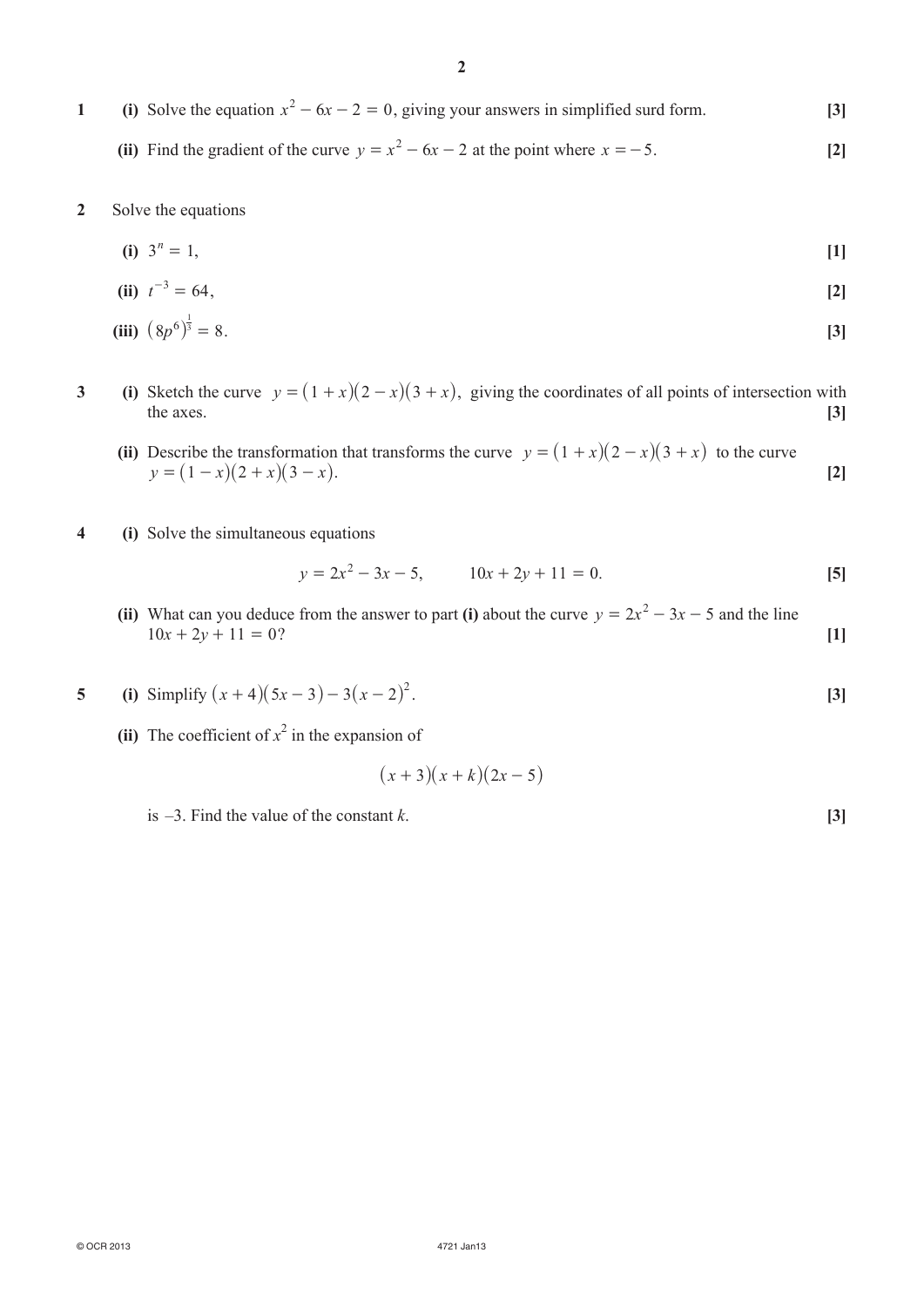- **6** (i) The line joining the points (−2, 7) and (−4, *p*) has gradient 4. Find the value of *p*. [3]
	- **(ii)** The line segment joining the points  $(-2, 7)$  and  $(6, q)$  has mid-point  $(m, 5)$ . Find *m* and *q*. **[3]**
	- **(iii)** The line segment joining the points (−2, 7) and (*d*, 3) has length  $2\sqrt{13}$ . Find the two possible values of *d*. **[4]**
- **7** Find  $\frac{dy}{dx}$ *y*  $\frac{dy}{dx}$  in each of the following cases:

(i) 
$$
y = \frac{(3x)^2 \times x^4}{x}
$$
, [3]

**(ii)**  $v = \sqrt[3]{x}$ ,  $=$   $\sqrt[3]{x}$ , [3]

(iii) 
$$
y = \frac{1}{2x^3}
$$
. [2]

- **8** The quadratic equation  $kx^2 + (3k 1)x 4 = 0$  has no real roots. Find the set of possible values of *k*. [7]
- **9** A circle with centre *C* has equation  $x^2 + y^2 2x + 10y 19 = 0$ .
	- **(i)** Find the coordinates of *C* and the radius of the circle. **[3]**
	- **(ii)** Verify that the point (7, −2) lies on the circumference of the circle. **[1]**
	- **(iii)** Find the equation of the tangent to the circle at the point  $(7, -2)$ , giving your answer in the form  $ax + by + c = 0$ , where *a*, *b* and *c* are integers. **[5]**
- 10 Find the coordinates of the points on the curve  $y = \frac{1}{3}x^3 + \frac{9}{x}$  at which the tangent is parallel to the line  $y = 8x + 3.$  [10]